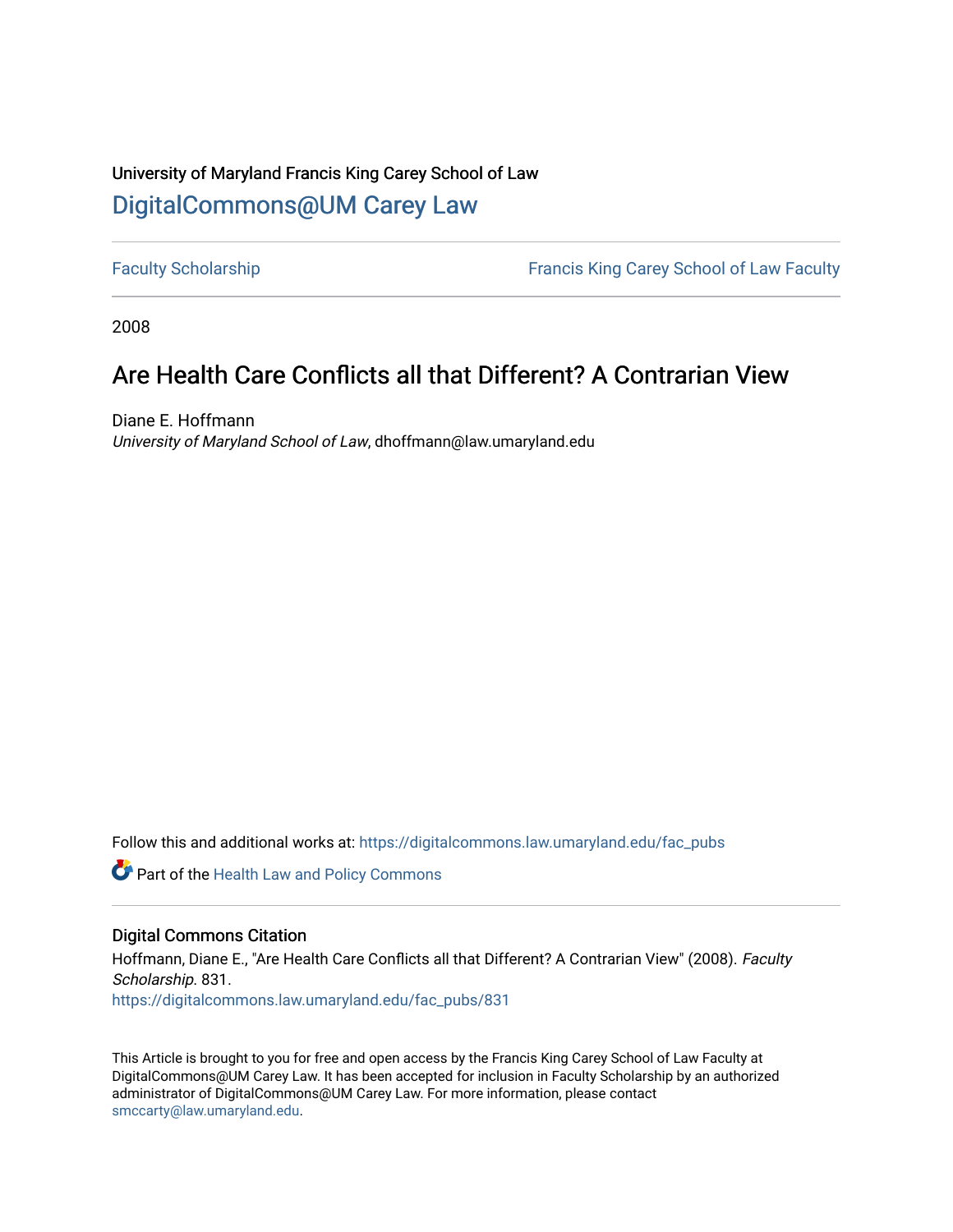### **Are Health Care Conflicts all that Different? A Contrarian View**

## *Diane E. Hoffmann <sup>1</sup>*

The question posed to us, "What makes health care conflicts different or more complex and difficult than other types of disputes," belies an assumption that health care conflicts are, in fact, different or more complex than other disputes. I may be the contrarian on this panel because when I first read the question my reaction was "compared to what?" Are health care conflicts more complex than international disputes where people fight wars for years over long-standing, entrenched differences that result in thousands of deaths and injuries? Are they more difficult than environmental disputes that involve industry polluters on one side, with pressures to keep production costs down and compete in a global economy, and environmentalists on the other, who bring law suits and stage protests to highlight wrongdoing and practices that pollute the atmosphere and threaten future generations? Are they more challenging than family disputes that sometimes have such emotional intensity they lead to physical and mental abuse and long-term damage to the psyche of family members?

As you can tell, I am not quite persuaded that health care disputes are necessarily more difficult, complex, or challenging than at least some other types of disputes. While health care disputes have unique features, if you consider comparable disputes, for example, disputes over services provided by doctors versus other professionals, such as architects, lawyers, or engineers, or disputes over services provided by hospitals in contrast to hotels, there are many similarities as well as differences. Within the spectrum of health care disputes there are also many variations so that some health care disputes have characteristics that are shared with other types of disputes and others have features that are

<sup>&</sup>lt;sup>1</sup> Professor of Law, Associate Dean for Academic Programs, and Director, Law & Health Care Program, University of Maryland School of Law.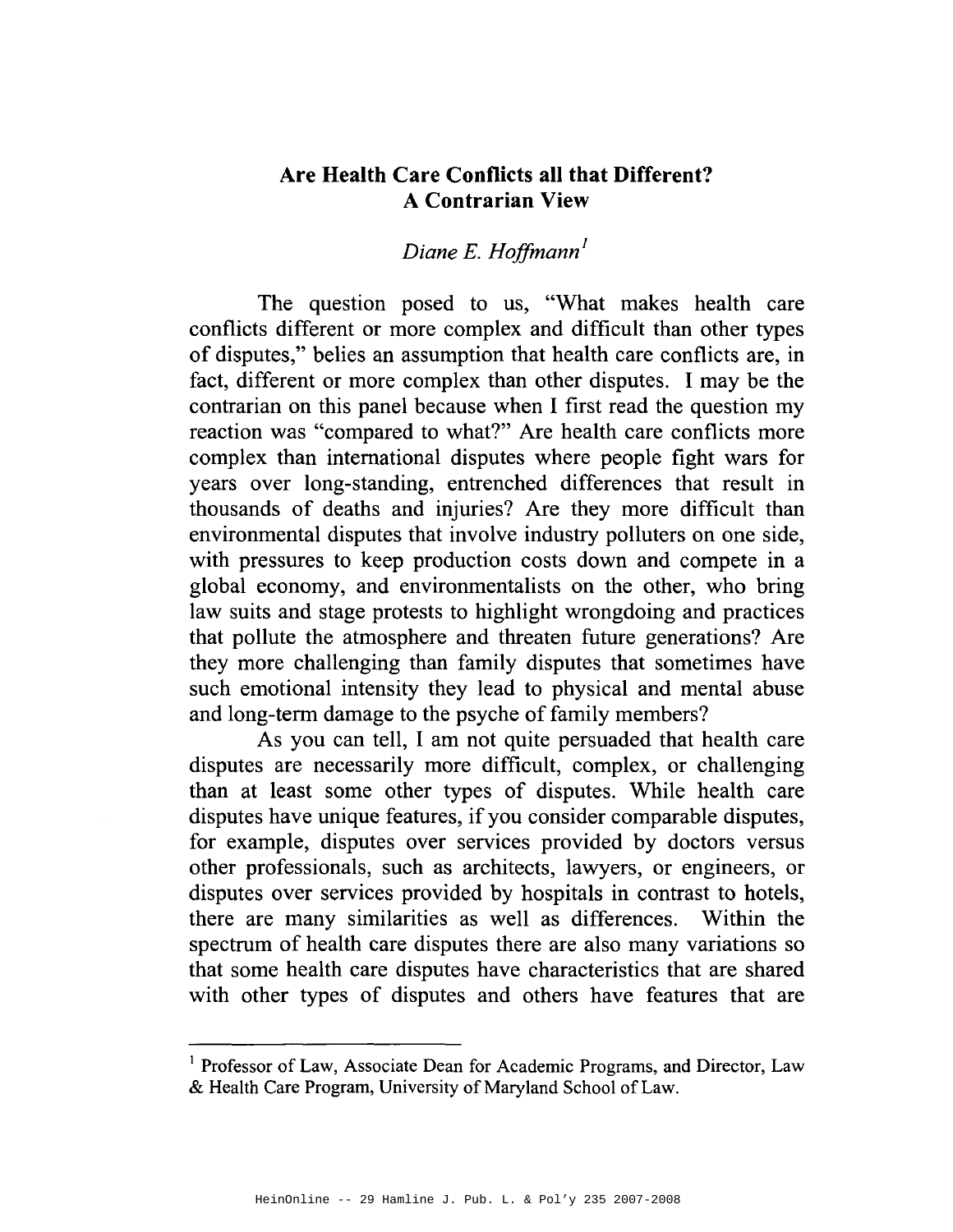wholly unique to health care. We need to be more precise both about the type of health care dispute we are talking about and the type of dispute to which we are comparing it.

Perhaps the most common type of conflict associated with health care is medical malpractice; yet health care conflicts are much broader than that. Such conflicts can include disagreements between health care providers and patients or their family members over patient treatment, particularly end of life care, as well as conflicts between health care providers over treatment issues, professional roles and boundaries. Conflicts can also arise due to limited resources, institutional priorities, contracts, or employment. They can include disputes between insurers and patients, or insurers and providers, over coverage of medical procedures or services, or between government regulators and providers over quality of care, necessity of services, fraud, public safety and professional behavior. Health care conflicts can encompass disputes between institutions over allocation of resources, legislative or regulatory proposals, or contract terms. Finally, health care disputes can arise in the public health arena where state action may infringe on individual rights. Examples of the latter include state efforts to regulate smoking or mandate vaccines or quarantine when an individual's contagious disease status threatens other members of a community.

As in most disputes, conflicts in health care often arise as a result of poor communication between individuals; lack of data or different interpretations of existing data; differing interests and needs (typically regarding money and time or procedures); structural impediments such as institutional rules or government regulations; or value conflicts. The range of possible health care disputes alone is too large and too varied to allow generalizations about how they compare to other types of disputes. But, we can hone in on one or two types of health care disputes and examine how they compare to other similar non-health care disputes. For example, for purposes of illustration, we might compare disputes over medical malpractice with disputes over legal malpractice.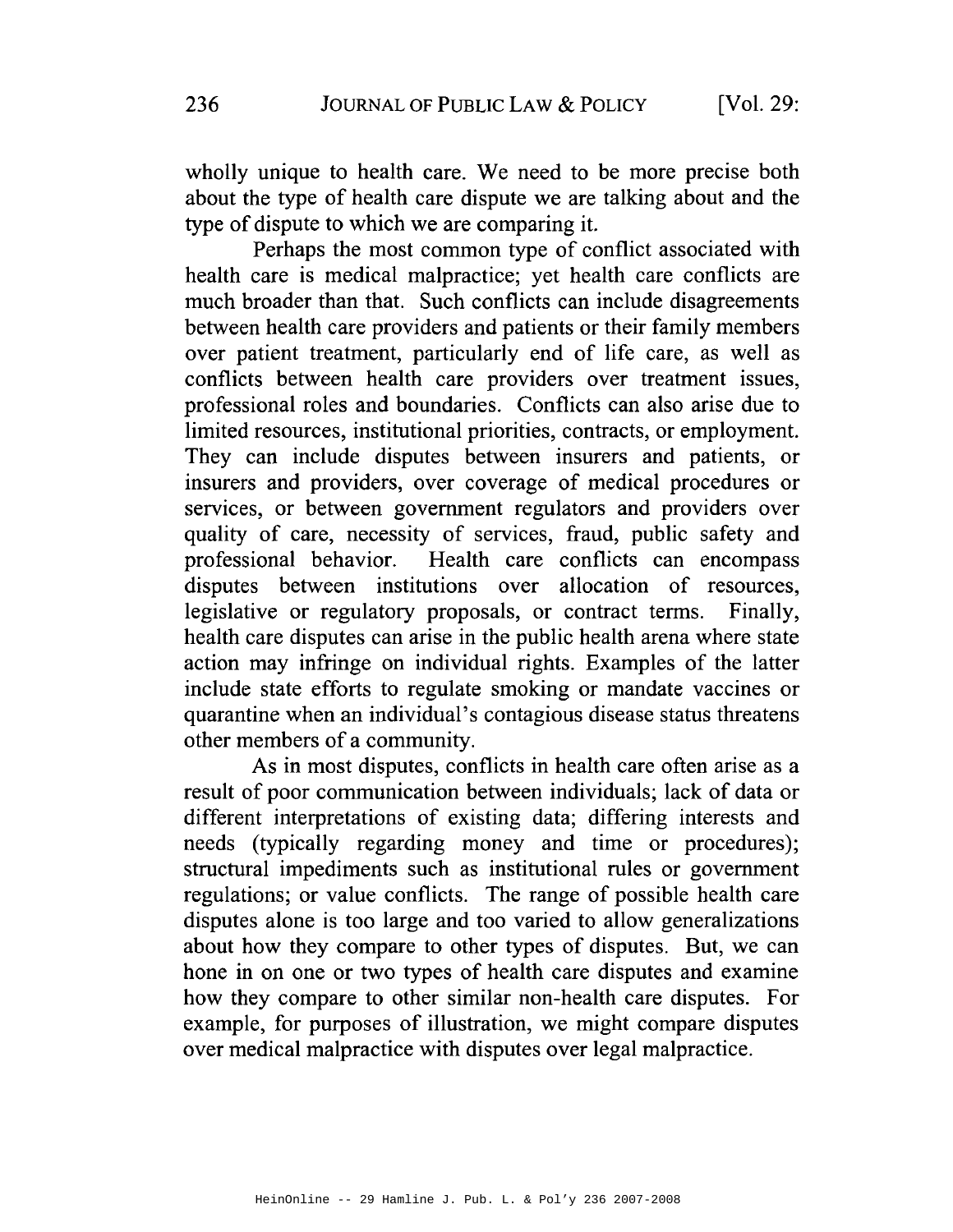At the most basic level, malpractice conflicts between lawyers and clients and between physicians and patients involve a harm inflicted on a vulnerable patient or client caused by a trusted professional. The conflicts may include communication issues; data or expert judgment disputes over whether a standard of care was violated; differences over the process used to deal with the dispute (apology, transparency, opportunity to be heard); differences over the procedure used to arrive at appropriate compensation as well as what constitutes appropriate compensation; structural barriers such as legal rules governing discovery and the introduction of evidence, and value judgments over whether the professional deserves to be punished for his or her wrongdoing.

In the professional services arena, at least with regard to doctors and lawyers, the relationship, ideally, is built on trust. In both scenarios, the patient or client is vulnerable. Typically, the patient is sick, weak, and emotionally wrought. The client obtaining legal services may also be vulnerable, facing criminal or civil penalties or damages. Such clients are often frightened and anxious, and concerned about the impact of the legal proceeding on their lives and families. Of course, the client does not take his clothes off in the lawyer's office as he does in the doctor's office, but legal clients can be vulnerable in other ways by sharing many intimate details of their lives with their lawyer that they might not share with their physician.

Both relationships are also similar in terms of the expectation and legal requirements of confidentiality on the part of the professional. Like physicians, lawyers have a duty to keep confidential information clients share with them. Moreover, the confidential nature of the professional-client relationship may be as important in the legal setting as it is in the medical setting.

The relationships are also similar in that there is a power imbalance between the professional and the client in large part resulting from a difference between the professional's and the client's expertise and knowledge about the substantive issues at stake. Patients and clients come to these professionals because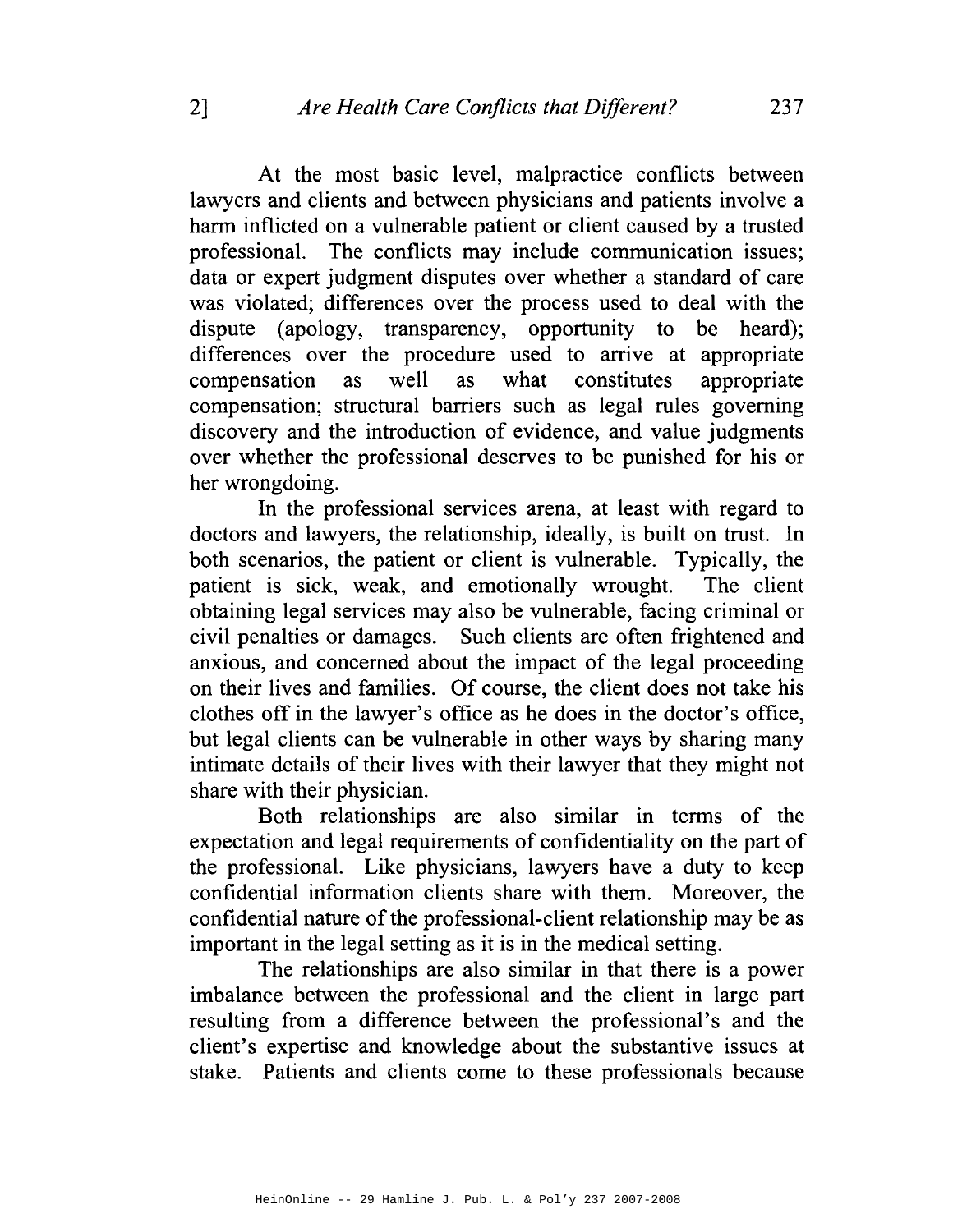they do not know how to diagnose or treat medical problems or because they do not know the relevant law or how to bring a lawsuit. The difference in expertise in both scenarios also creates similar agency issues wherein the physician/lawyer is deciding on services that the patient/client needs. It is the physician, not the patient, for example who determines whether to order certain blood tests or x-rays, and it is the lawyer, not the client, who decides whether to file a motion to dismiss or object to the introduction of certain evidence.

The personal nature of both relationships may also make it emotionally trying and even devastating to the professional both to have taken an action (or failed to take an action) that resulted in harm to a patient/client and then be sued by that person. The fact that both sets of professionals take great pride in their work may also mean that they experience shame and disappointment at having failed in some way to be a "good" doctor or lawyer.

Conflicts in both scenarios also result from differences in the interpretation or understanding of what is required of the professional, i.e., the standard of care. I would tentatively concede that the type and number of errors that a physician can make that may lead to harm are greater than the number of material errors that a lawyer can make in the representation of a client. Lawyers, however, have multiple opportunities for harmful errors. Lawyer errors can include administrative oversights, such as failure to file a claim in a timely manner, failure to follow client instructions, mathematical calculation errors, inadequate investigation, failure to know the law, or conflicts of interest.<sup>2</sup> I might also concede that medical malpractice and legal malpractice differ by virtue of the fact that in the health care arena, harms to patients are often not

<sup>&</sup>lt;sup>2</sup> ABA STANDING COMMITTEE ON LAWYERS' PROFESSIONAL LIABILITY, LEGAL MALPRACTICE CLAIMS IN THE 1990s 34 (1996). Lawyers, unlike physicians, can be sued for breach of fiduciary duty. "A number of courts have tried to distinguish the breach of fiduciary duty by stating that it sets forth a 'standard of conduct' as opposed to a 'standard of care."' Buddy 0. Herring, *Liability of Board Certified Specialists in a Legal Malpractice Action: Is There a Higher Standard?,* 12 GEO. J. LEGAL ETHICS 67, 74 (1998).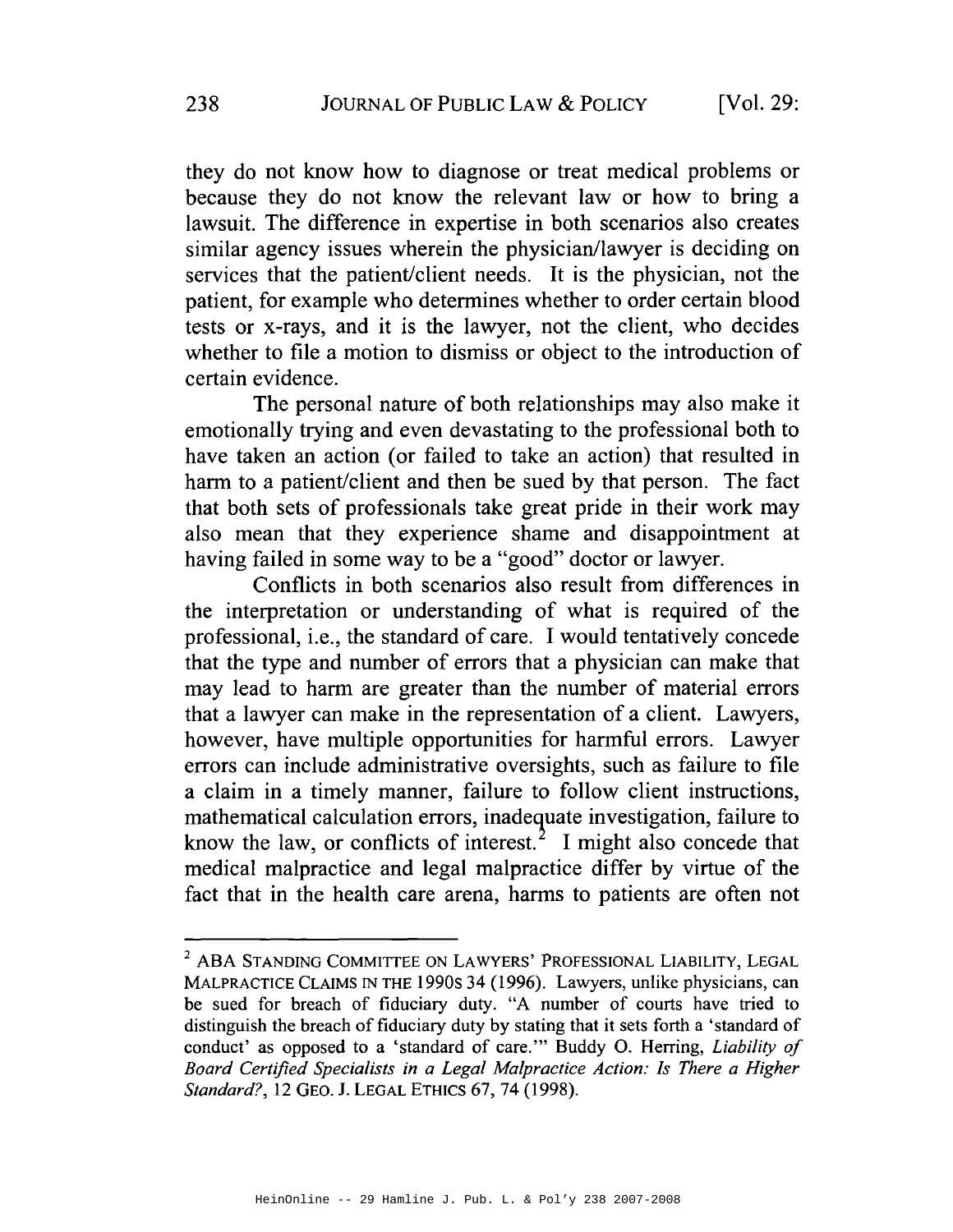simply a failure on the part of the physician. Instead, they are more likely a "system" error involving hospital procedures and multiple individuals. In contrast, in the legal arena, mistakes are typically due to a failure on the part of a specific attorney.<sup>3</sup> In both sets of disputes, however, whether the professional's behavior *caused* the patient or client's harm is often a matter of disagreement.

Disputes between doctors and patients, and lawyers and clients may also share differences regarding views about the appropriate procedures that should be used to address the harm the professional caused and the appropriate remedy. In both relationships, the injured party may want an apology, to understand what happened and why it happened, to prevent the error from happening again, and may want monetary compensation. The professional, on the other hand, may be reluctant to apologize due to the legal implications of admitting fault or may not know how the error happened. Professionals may also want to minimize the damages to be paid either because those damages are coming out of their own pocket or because the amount of damages may affect their malpractice insurance premiums. In addition, in both cases, professionals will want to preserve their good name and standing in the professional community. Physicians, perhaps, have more to lose by a successful malpractice claim than do lawyers as they will be reported to the National Practitioner Data Bank -- a national repository that can be accessed by health care providers and state licensing boards across the country containing information that may affect a physician's future ability to be hired or obtain hospital privileges. There is no similar repository for lawyers who are sued for malpractice.

Arguably, healthcare disputes are different or more difficult to resolve than disputes involving legal services in that in health care the harms generally include physical injury and sometimes death. Yet, disputes over incompetent or negligent legal services

 $3$  Although, one could argue that poor oversight of associates in a law firm might also be considered a "system" error.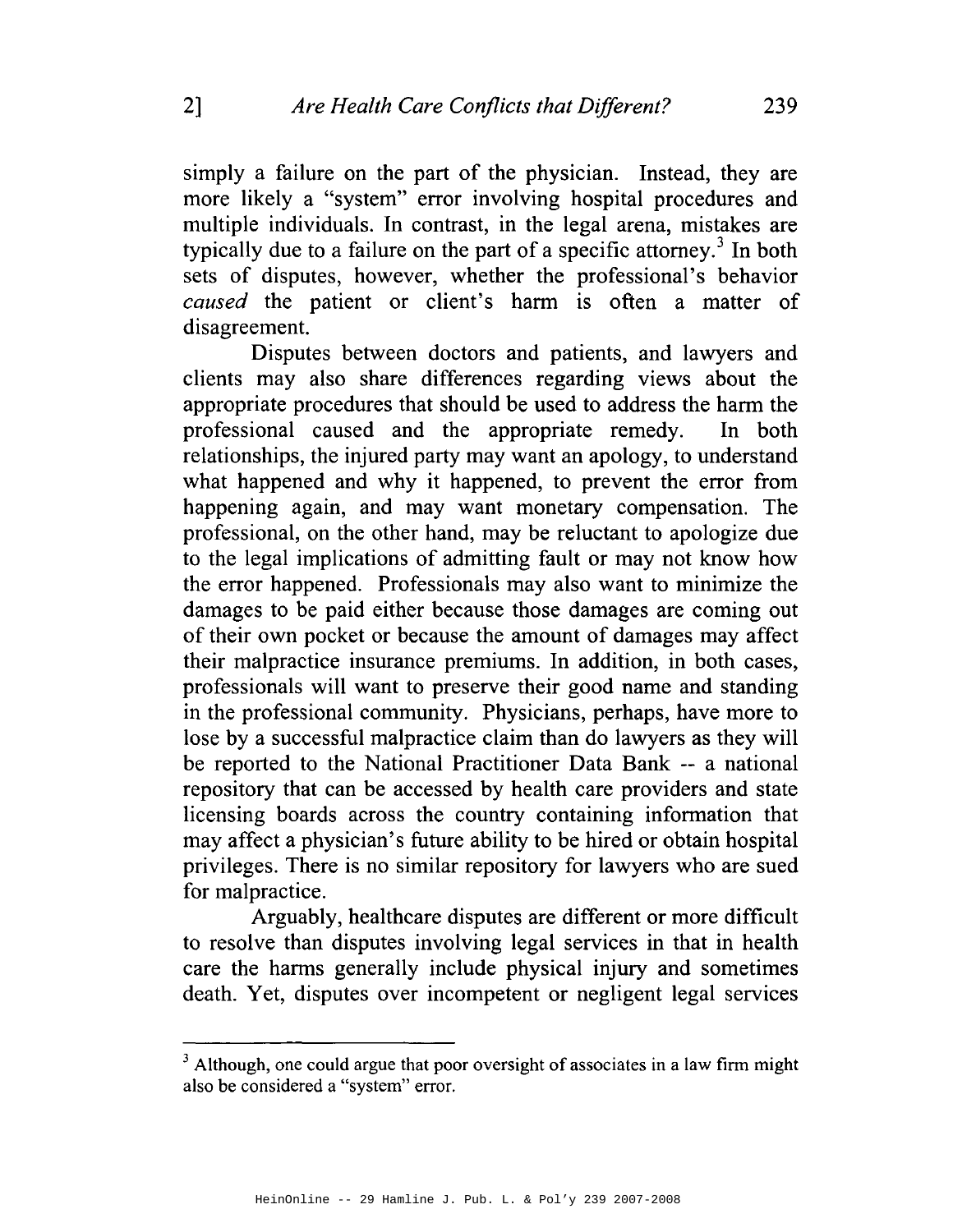can also involve life and death consequences – criminal matters, at the most extreme, can include a death sentence, but also can include prison sentences and fines that can destroy someone's life and reputation. Moreover, negligence on the part of lawyers has resulted in clients losing their homes, the custody of their children, and their life's savings.<sup>4</sup> Admittedly, however, most medical malpractice claims are over personal injury while most legal malpractice claims are over money, i.e., a plaintiff was denied a damage award or received a lower damage award than he otherwise would have because of incompetent legal representation.

Conflicts between the two types of professionals and their clients also may reflect structural differences in the way the two services are delivered and paid for. This may affect the professional/client relationship and the willingness of harmed parties to sue. For example, physicians tend to be reimbursed in a way that gives them an economic incentive to spend a relatively short amount of time with each patient. Spending insufficient time with a patient may not only result in missing key facts essential to an accurate diagnosis or therapeutic response but also may lead to poor communication or missed opportunities to communicate. Lawyers, in contrast to physicians, are typically reimbursed on the basis of time or on a contingency basis. The first of these methods encourages the lawyer to spend more, rather than less, time with a client; the second encourages the lawyer to spend only as much time with the client as he believes is necessary to win or successfully settle the case. Under a contingency arrangement, the lawyer has an incentive to get as much information as he can from the client but not to spend excessive time that will eat into time that the lawyer could spend doing other things.

Finally, conflicts arising in the two types of professional relationships may differ in terms of the frequency with which they are a result of value- or belief-based differences. In health care, conflicts between doctors and patients or their families can arise

<sup>4</sup>*See* Lawrence W. Kessler, *The Unchanging Face of Legal Malpractice: How the 'Captured' Regulators of the Bar Protect Attorneys,* 86 MARQ. L. REv. 457, 478 (2002).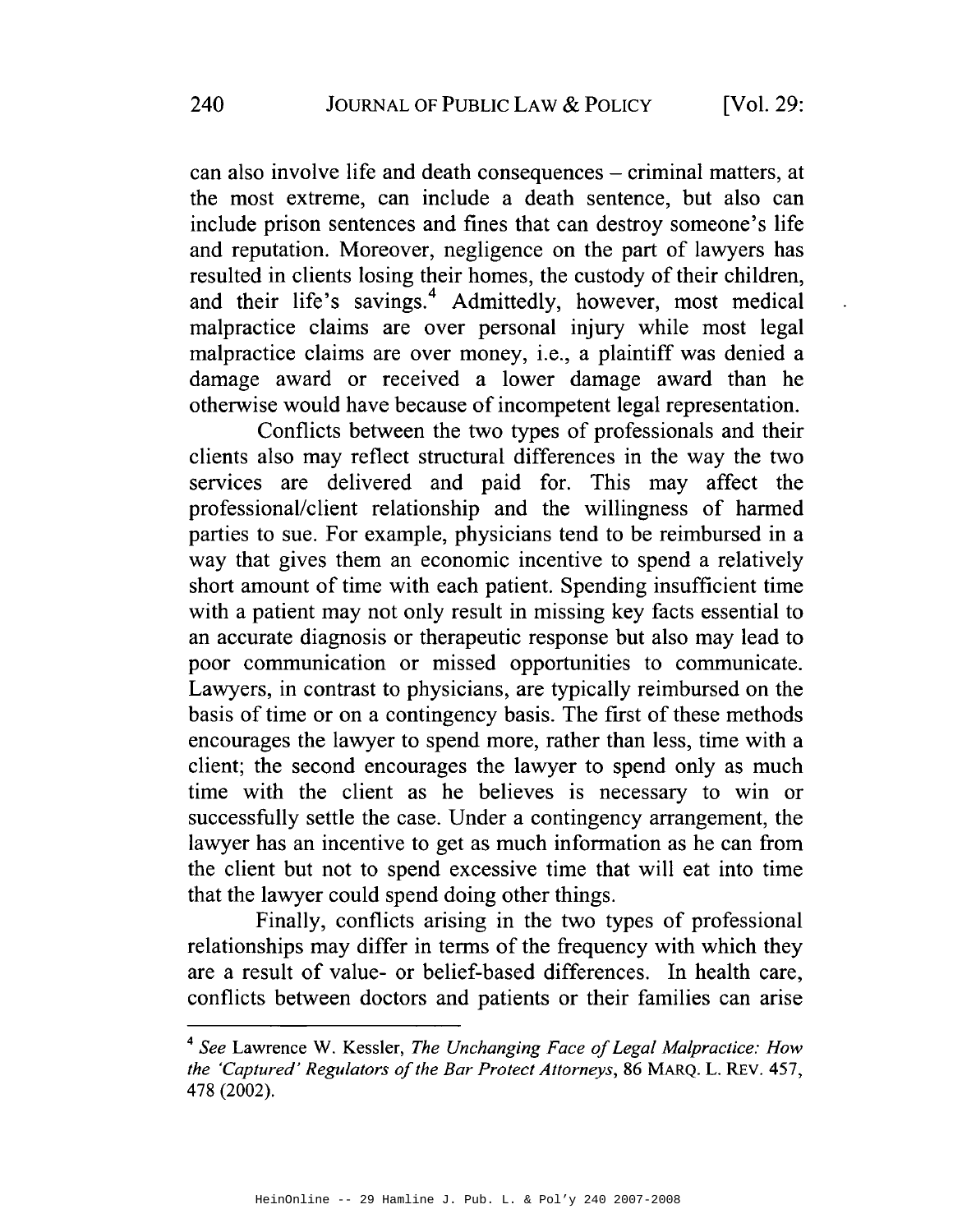because of cultural, religious, or value differences regarding health, birth, and death. Certainly, this has created major disputes at a national policy level on issues such as abortion, stern cell research, and termination of life support. In contrast, such value conflicts are not typically the source of conflicts in the lawyerclient relationship.

In sum, I would argue that these two types of conflicts  $$ physician/patient and lawyer/client are more alike than different, and that one type is not necessarily more complex or difficult than the other. I would concede, however, that their frequency differs, i.e., physicians tend to be sued more frequently than lawyers for malpractice, or at least there appear to be many fewer legal malpractice suits brought than medical malpractice suits.<sup>5</sup> Assuming this is true, we might want to ask, what accounts for this?

The available literature indicates that poor communication is a reason why people sue their doctors.<sup> $6$ </sup> Similarly, many of the grievances filed against attorneys are based on failure of the attorneys to return phone calls.<sup>7</sup> This begs the question, is the nature of the doctor/patient and lawyer/client relationship different in a way that makes individuals want to sue their lawyers less and their doctors more? Do the structural differences in reimbursement discussed above mean that lawyers spend more time with their clients than doctors spend with their patients? Is it that there are more possibilities for error in medicine than law or that the harms associated with those errors are more significant and more

<sup>5</sup>*See, e.g.,* MalpracticeLawyers.com, Malpractice Resources: Statistics, http://www.malpracticelawyers.com/malpractice-statistics.cfm (last visited Mar. 24, 2008) (stating that in 2002, 35,000 legal malpractice cases were brought and in 2000, 86,480 medical malpractice claims were filed).

<sup>6</sup>*See, e.g.,* W. Levinson et a!., *Physician-Patient Communication: The Relationship with Malpractice Claims Among Primary Care Physicians and Surgeons,* 277 JAMA 553 (1997); Gerald B. Hickson eta!., *Patient Complaints and Malpractice Risk,* 287 JAMA 2951 (2002).

<sup>7</sup>*See* Leonard H. Becker, *Avoiding Bar Discipline,* LITIGATION, Summer 1995, at 13 ("Failure to deal with [an attorney's] client's calls or letters generates more complaints to Bar Counsel than any other attorney misconduct charge.").